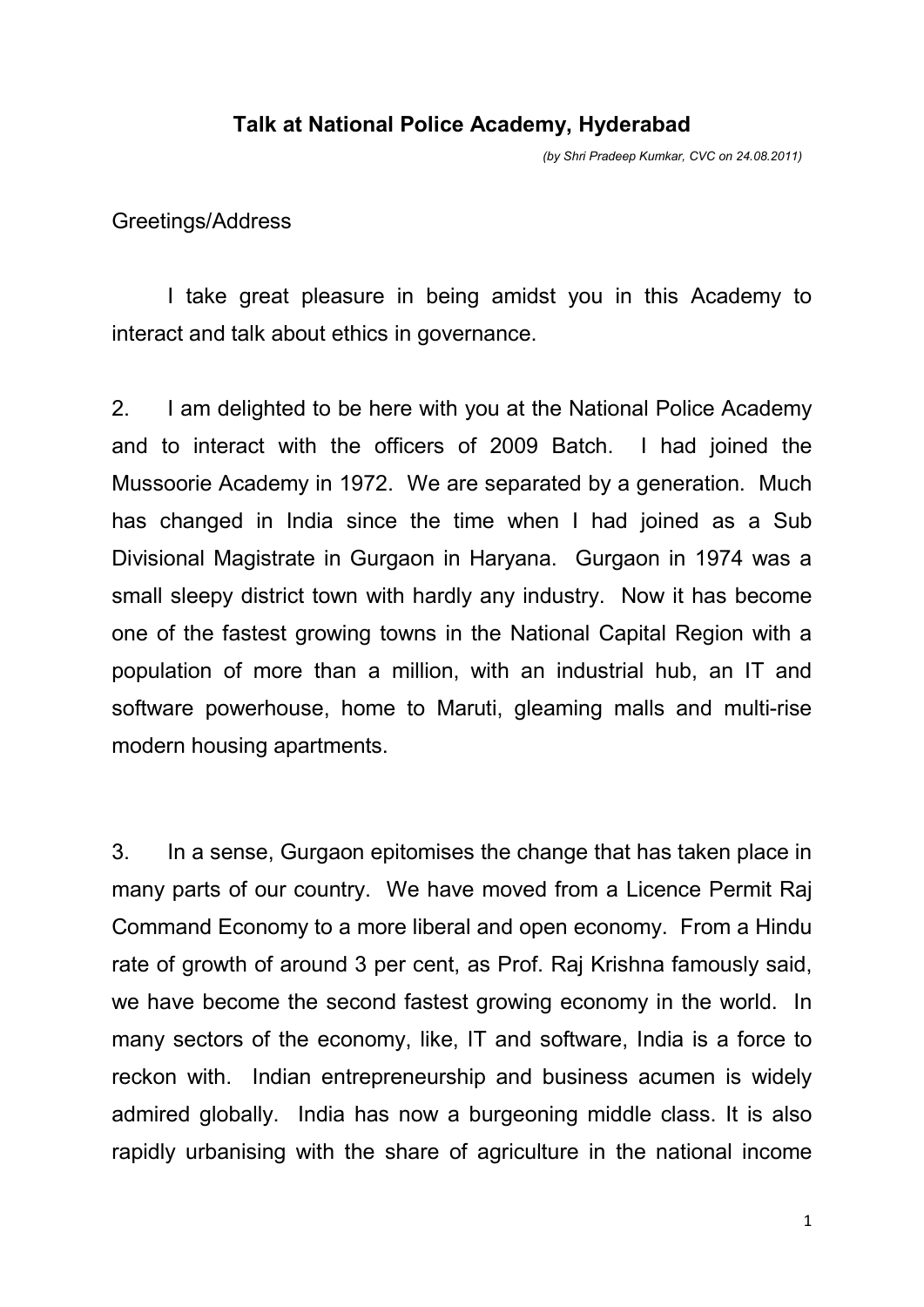declining, and of services and manufacturing rising. The communications are vastly improved. There is a revolution in telephony. Air travel has become much easier and more accessible. The media, both print and electronic, is far more intrusive and aggressive. The right to information has empowered the citizens. There is greater emphasis on transparency, openness and accountability. But we all are aware that in many ways India still remains the same. There is still widespread poverty, pockets of acute deprivation, hunger, malnutrition, gross inequality and injustice which put us to shame. Corruption is widespread and all pervasive. The courts remain clogged and delivery of justice takes an unduly long time. Honesty and integrity in public life, efficient delivery of public services, good governance remain a key determinant to national development.

4. India has seen vast economic growth in the last two decades and today the Indian economy is the fourth largest in terms of purchasing power parity. This progress is no small measure supported by the presence of a sound and fair institutional framework which includes strong and independent judiciary, oversight and regulatory bodies like CAG and RBI and a free and vibrant media.

5. The irony of present state of affairs is reflected by the fact that though India is rated higher in some of the advanced sectors and in terms of some of the advanced competitiveness indicators, it is lagging in terms of the basic requirements like infrastructure, health and primary education. According to the Global Competitiveness Index for 2010-11 brought out by the World Economic Forum, the comparative advantage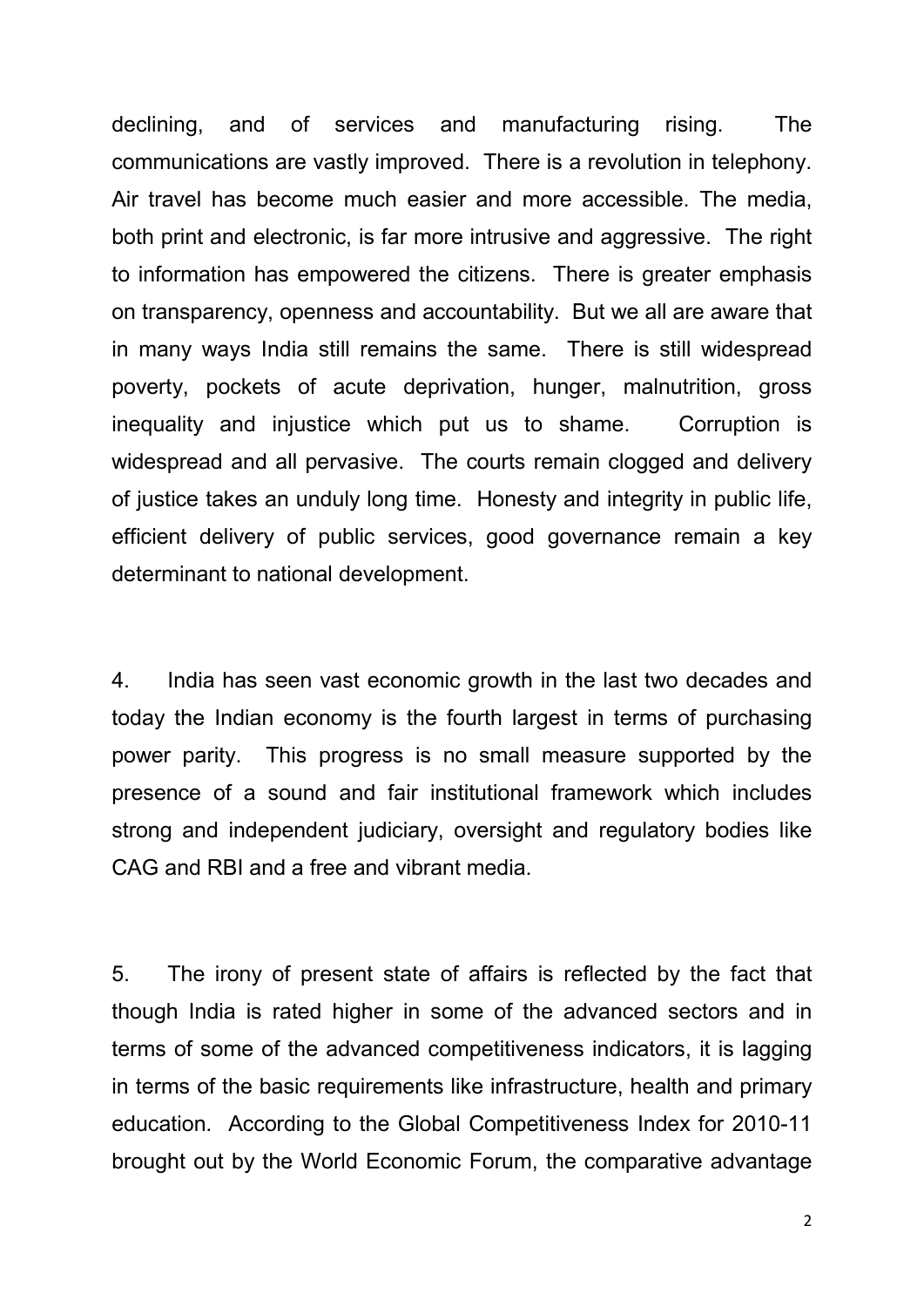of India arising due to its institutional framework is eroded by weaknesses like corruption, burden of excessive Government regulations, business cost of crime, violence and terrorism; organised crime and reliability of police services . In terms of reliability of police services, we have been ranked  $68<sup>th</sup>$  among 139 countries which implies that about half of the countries are able to provide better police services<sup>1</sup>. Corruption is rated as the  $2<sup>nd</sup>$  most problematic factor for doing business in India, the first being inadequate infrastructure<sup>2</sup>. India is ranked  $87<sup>th</sup>$  out of 178 in the corruption perception index, which means there are 87 countries which are less corrupt than India<sup>3</sup>.

6. The rapid economic growth, globalization and greater awareness due to developments in media and information technology have increased the expectations of people and if the quality of governance does not match up, it results in increased levels of dissatisfaction which if left unaddressed gives rise to a sense of alienation. This anger then finds a vent in antinational activities like communal riots, naxalism, terrorism or insurgency. Corruption has become an important cause of anger among people. Martin Luther King Jr had said – "Riots are the voices of the unheard". Today public order in at least 40% of the districts is affected by terrorism, insurgency or extremism, the cause of which is rooted in socio-economic problems<sup>4</sup>. . This calls for supplementing police action with improvements in the delivery of public

-

 $1$  &  $2$  Global Competitiveness Index for 2010-11 by World Economic Forum.

<sup>&</sup>lt;sup>3</sup> Transparency International's Corruption Perception Index 2010

<sup>4</sup> Institute of Conflict Management – India Assessment - 2011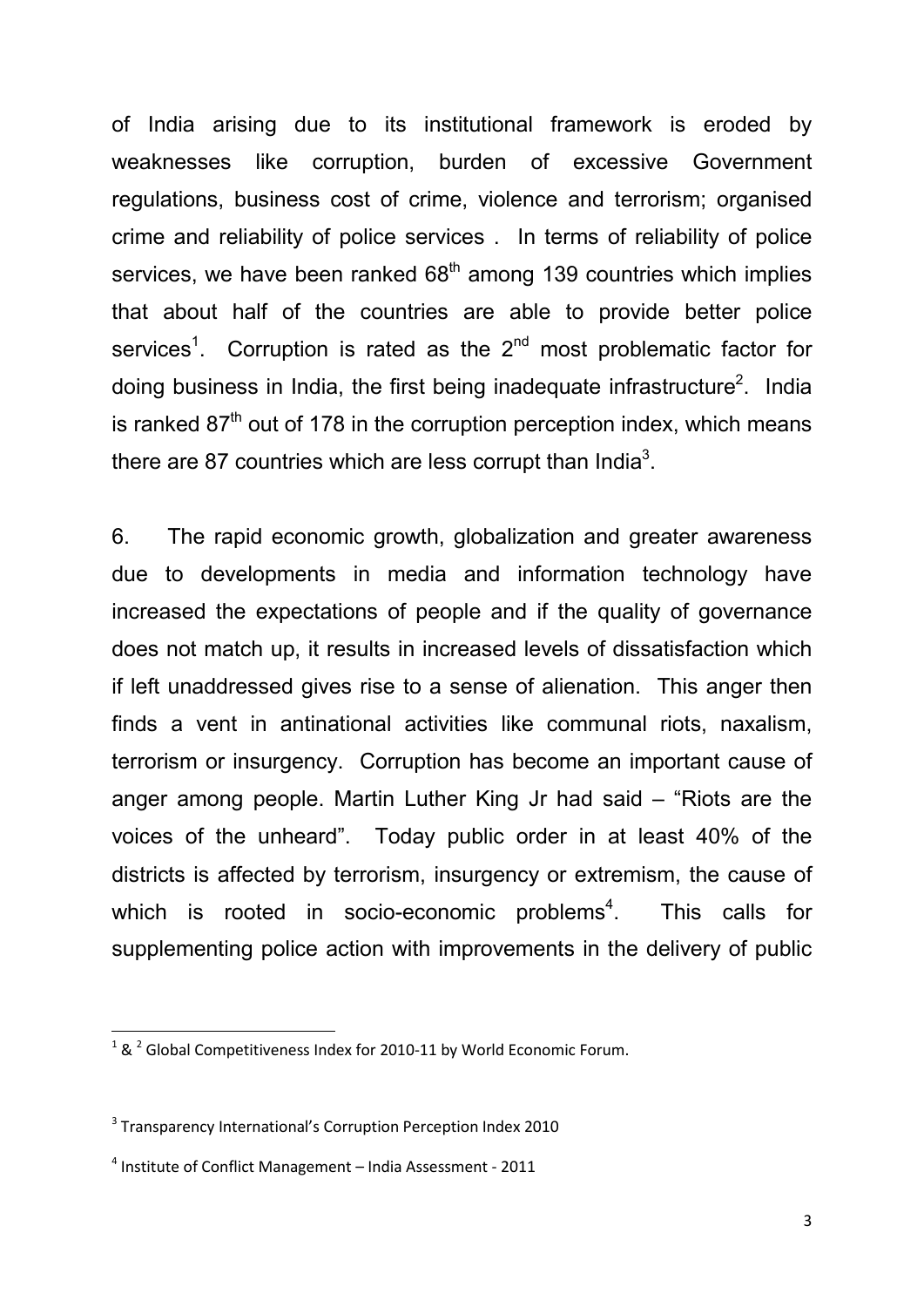services and development programmes to resolve the day to day problems faced by citizens.

7. New tools of good governance like Right to Information Act, egovernance, social audit and redressal of citizens' complaints by the Vigilance Commissions have not only reduced corruption but have also helped people to air their grievance and protect their rights through legitimate means.

8. Corruption has been a pervasive problem faced by India since the earliest times. Gandhiji's observation and I quote - *"Corruption and hypocrisy ought not to be inevitable products of democracy, as they undoubtedly are today"* cannot be more relevant than in the present context. Corruption erodes and weakens the very foundations of the administrative and legal framework and disrupts the Rule of Law. Corruption has the subversive affect of destroying discipline and accountability. It is also one of the biggest threats to national security.

9. Corruption manifests in two forms – petty corruption and grand corruption. Petty corruption which can also be termed as facilitation payment predominantly occurs in the delivery of public services to the citizens and involves the lower levels of bureaucracy. Demanding bribes for issue of ration card for inclusion in the beneficiary list of rural development schemes for issue of passport or driving licence and bribing the police would fall under this category. This has the most debilitating and direct effect on a large section of society particularly the weakest and the poorest, who have to pay bribes to obtain the basic requirements provided by the state, which is rightfully due to them. According to a report on bribery published by Trace International in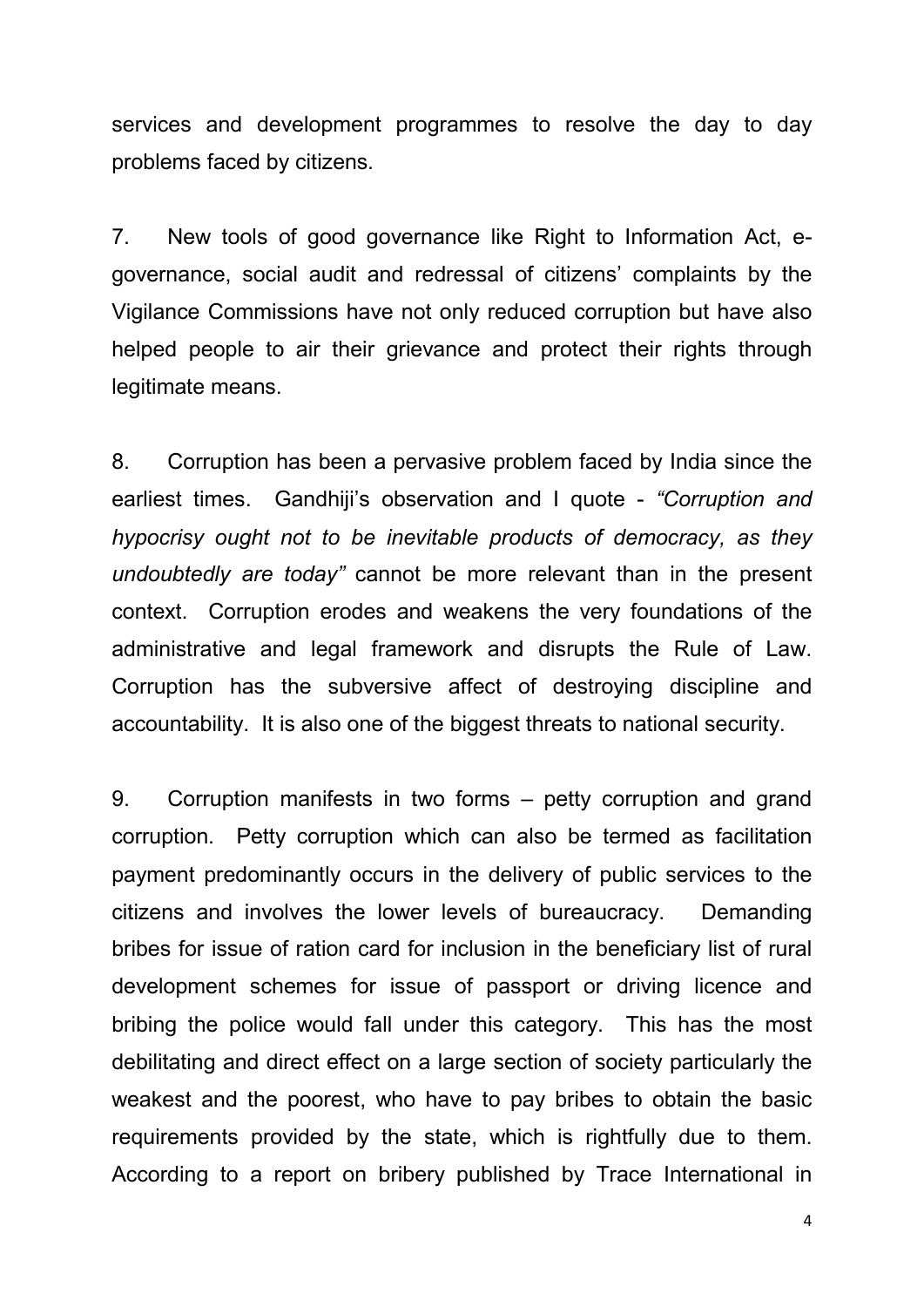2009, 51% of the bribes demanded were for timely delivery of services to which the individual was already entitled. Police department is also an important provider of public service. Grand corruption denotes corruption at higher levels of government wherein large scale undue favours are accorded to business entities. While incidents of grand corruption get highlighted prominently in the media, petty corruption has come to be accepted as a way of life.

To meet the challenge of corruption in the federal government and its organisations including Public Sector Undertakings and banks, the Central Vigilance Commission was formed in 1964 as a result of the recommendations of the Administrative Reforms Committee popularly known as the Santhanam Committee. The Commission was functioning as an independent body within the Government until 2003, when as a result of the Supreme Court directive in the Jain Hawala Case; the Commission was made a statutory authority totally independent of the Government. It was also entrusted with the mandate of superintendence over the Anti-Corruption Wing of the Central Bureau of Investigation so that investigation into cases of alleged corruption could be conducted in a fair and independent manner free from any external influence.

10. Central Vigilance Commission adopts a two-pronged approach of preventive as well as punitive vigilance to combat corruption. Punitive approach involves two kinds of action. When the evidence gathered during an inquiry is incriminating and helps in establishing an offence under the Prevention of Corruption Act then the case is referred for further investigation and prosecution by the CBI. On the other hand when the evidence gathered during an inquiry only indicates a preponderance of probability of corruption by way of undue favours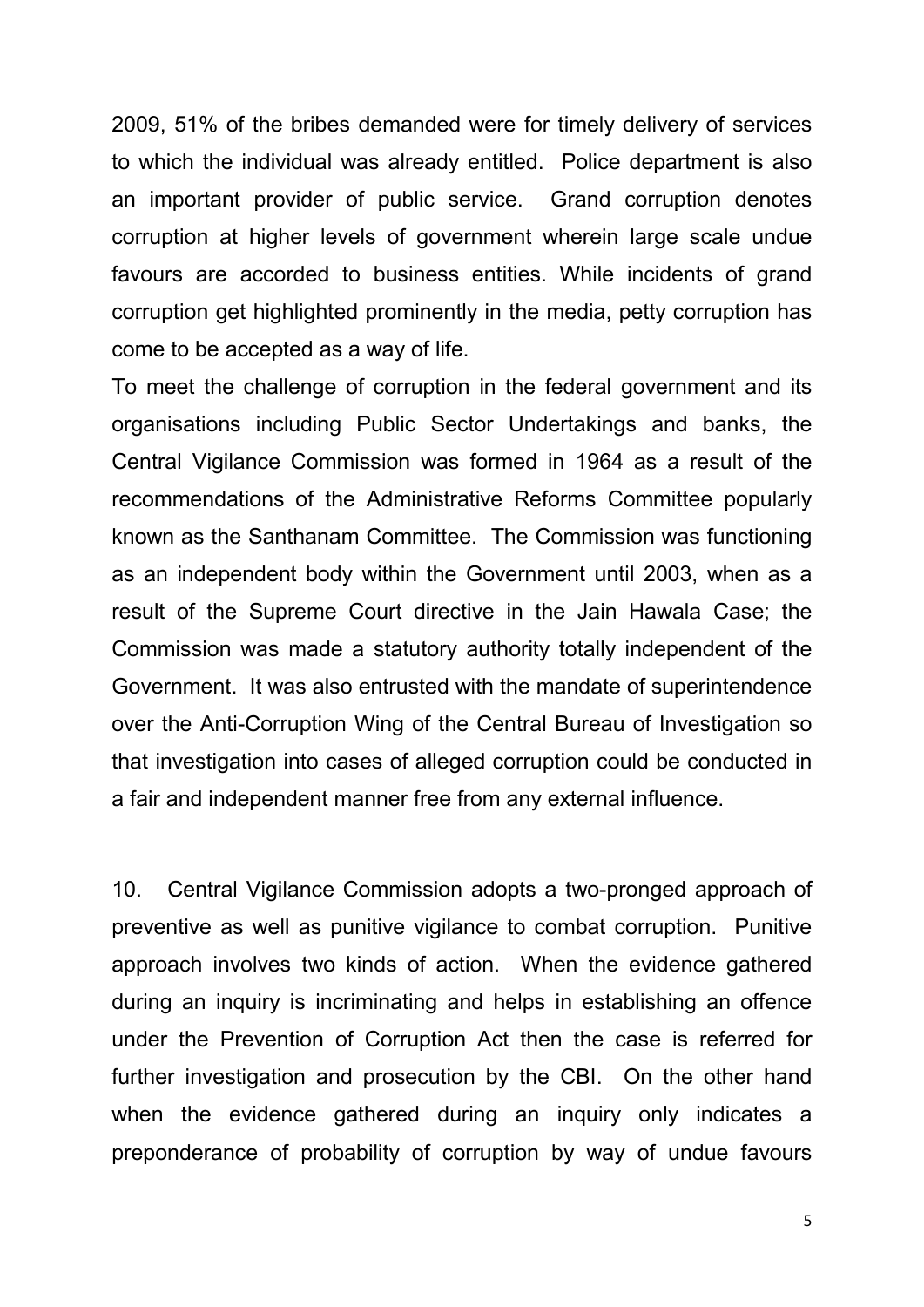granted or misuse of authority by a public servant it is construed as an unethical conduct requiring a disciplinary action. The aim of addressing corruption through disciplinary action is to ensure that public servants indulging in unethical behaviour are punished promptly to serve as a deterrent. To enhance the quality of vigilance investigations the Commission is trying to put in place improved standards and guidelines.

11. Prevention is a more effective and efficient means of combating corruption. It involves assessing the risk of corruption in an organisation, system or process and recommending suitable controls to mitigating these risks. The vulnerabilities in the systems arise largely due to excessive discretion, authoritarian decision making process, lack of effective controls, over regulation and shortcomings in procedures. The Commission has adopted a strategy of leveraging technology to prevent corruption wherein organisations are persuaded to adopt egovernance measures and computerise on priority all those activities which are vulnerable to corruption. This approach is most effective in preventing corruption in the delivery of public services which primarily occurs due to the exercise of discretion and the need for the citizens to approach public officials. Use of technology and e-governance minimises discretion and human intervention. As measures of prevention the CVC also issues guidelines to maintain integrity in public procurement, verifies the antecedents of officers proposed for higher level appointments and maintains surveillance on persons with doubtful integrity.

12. Contrary to popular perception, corruption cannot be addressed merely through punitive efforts, though punitive action does act as a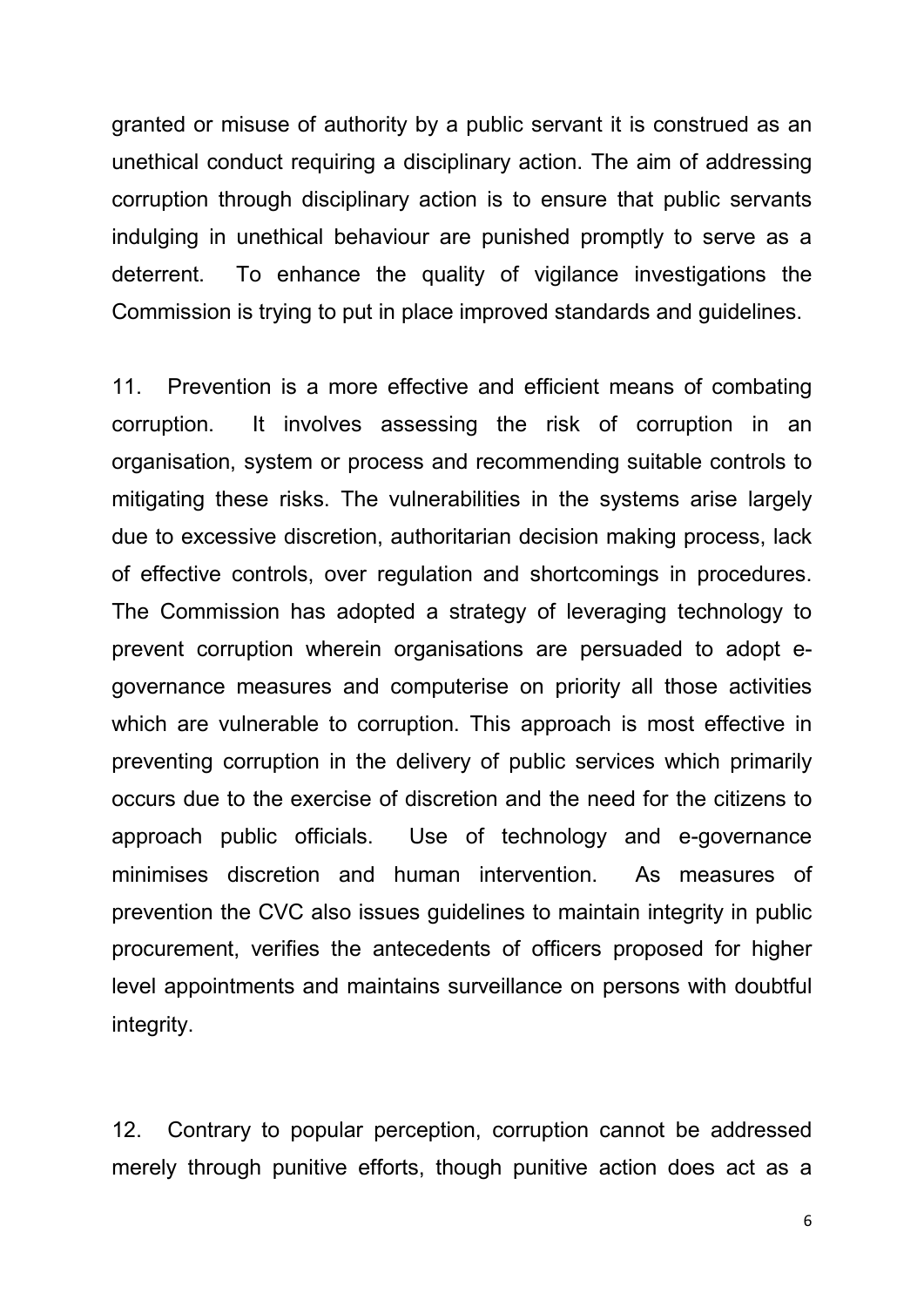deterrent. It requires a host of reforms in the governance framework. These include reforming the process of election funding and expenditure which is a major cause of corruption. Reforms in Benami and Anti-Money Laundering Act so as to make it difficult for the corrupt to conceal or invest the ill-gotten wealth. Promotion of transparency, objectivity and avoidance of conflict of interest in the selection and appointment to all important public offices. Transparent and participative policy making. Strengthening the independence and integrity of regulatory bodies besides effective oversight over them.

13. While most of our anti-corruption measures have largely focussed on the demand side of corruption i.e. the public servants, it is equally important to address the supply side or the private sector which offers the bribe. Recognition of active bribery or offering of bribes as an offence would increase the risk of indulging in corrupt practices for the private sector. Other efforts would include - Strengthening and effective enforcement of corporate governance measures. Streamlining financial disclosure and accounting norms so as to make it difficult for companies to conceal payment of bribe and kickbacks. These measures should be coupled with a system of blacklisting and debarring of companies found guilty of indulging in unethical practice.

14. Prevention also involves creation of awareness among people against corruption so as to elicit their cooperation in the fight against corruption. This is based on the realisation that corruption cannot be fought by the anti-corruption agencies alone without the participation of the public. We have recommended the inclusion of lessons on ethics in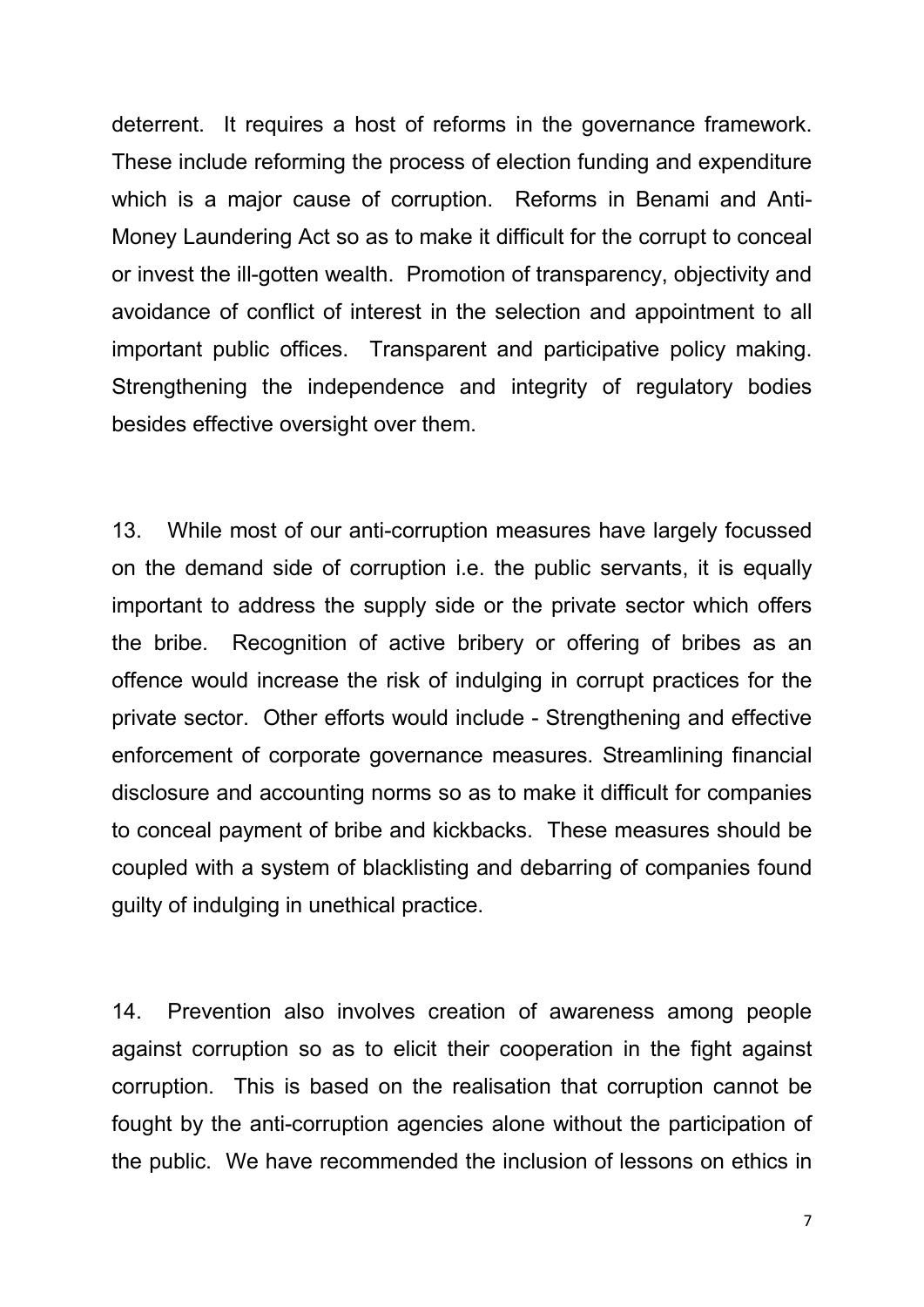the school curriculum so that we inculcate the value of ethics in society and reduce social tolerance for corruption. Many countries like Indonesia, Malaysia and Brazil have developed various interactive modules to teach ethical behaviour to children in schools. These have proved to be very successful.

15. The Commission carries out these functions through the designated vigilance functionaries in about 700 organisations and a staff of about 200 in the Commission. In order to enhance the effectiveness of anti-corruption work in tune with the increasing challenges and global best practices the commission has taken various initiatives.

16. The Commission has taken up the formulation of a National Anti-Corruption Strategy which would recommend the basic minimum action, which is required to be taken by the various stakeholders, if corruption is to be minimised in this country. The strategy which is aimed to serve as a benchmark, prescribes a participative and holistic approach to address corruption from both the supply as well as the demand side. The strategy is under finalisation.

17. In Dec., 2010, Commission initiated a project called "VIGEYE" (Vigilance Eye) to serve as a citizen-centric on line complaints handling system. Through this citizens can report corruption in public activity through their mobile phones by calling up the number 9223174440. They can also capture the demands for bribe as voice or video clip and send it along with their complaints. The Commission transmits the complaint online to the Chief Vigilance Officers of the concerned departments to take immediate action. This is particularly aimed at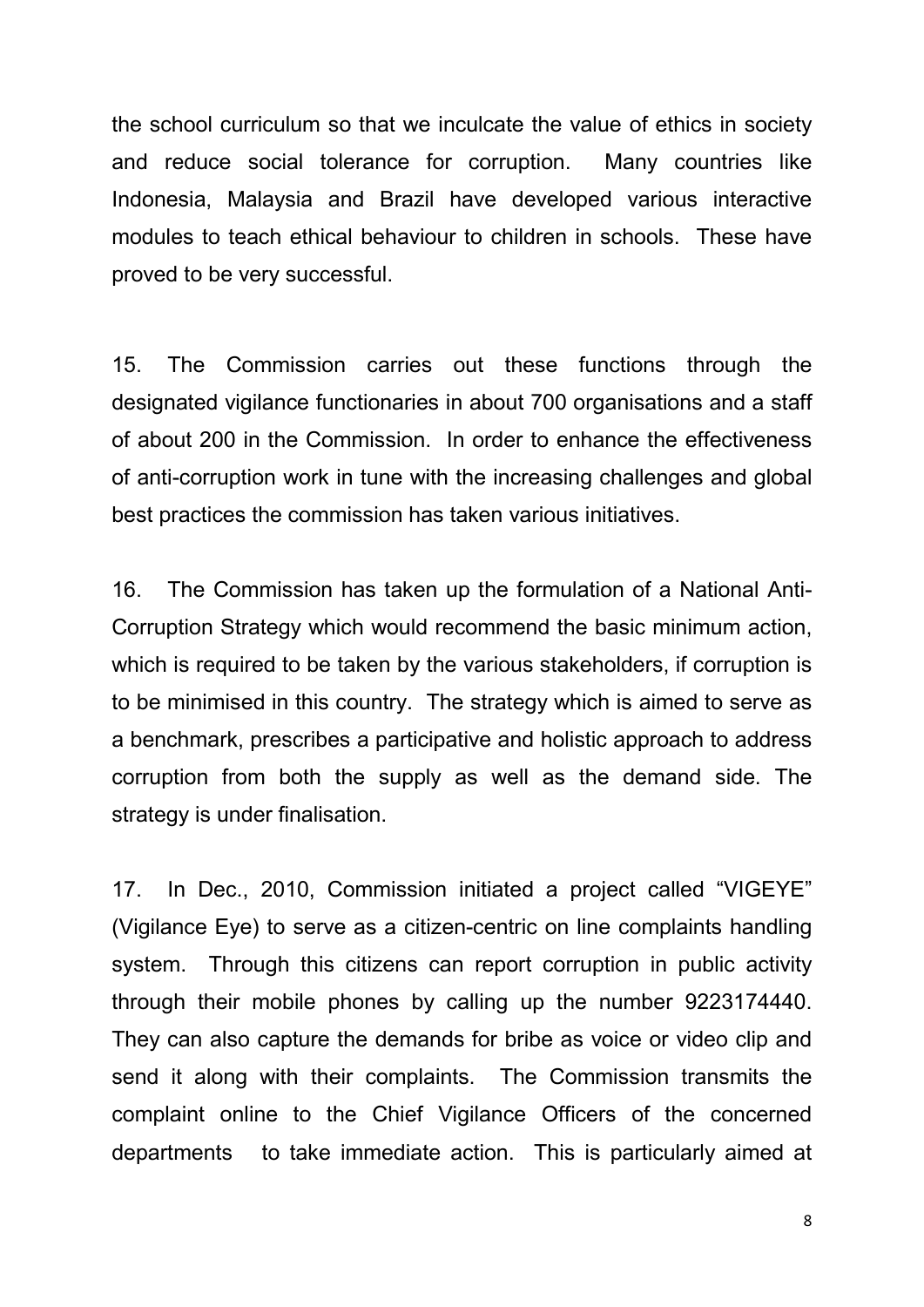providing quick relief to citizens affected by petty corruption. The results of the pilot phase have been encouraging.

18. Since 2007, Commission has been promoting the concept of Integrity Pact developed by the Transparency International. Integrity Pact involves signing of a pact between the buyer and the bidder that neither side will indulge in any unethical practice to obtain the contract. The pact is monitored by an Independent External Monitor nominated by the Commission. More than 50 organisations have adopted this concept.

19. Commission has recommended various reforms in the public procurement regime which have been accepted by the government. These include the need to put in place a comprehensive public procurement standard in India, creation of a single nodal authority to handle public procurement policy and the formulation of a False Claim Act through which companies or contractors who cause loss to the government by fraud and corruption could be punished and the money recovered. For example, if the CGHS empanelled hospitals indulge in fraudulent excess billings or overcharging the patients, then the Government or the patient can proceed against the hospital under this Act and recover the public money. The government is working to give effect to these proposals.

20. Detecting corruption and identifying the corrupt is a difficult task as corruption occurs as an inseparable part of the discharge of normal official functions. This is better explained by the great political thinker Chanakya who said that just as it is not possible to know when the fish moving in the water drinks water, similarly, it is difficult to find out when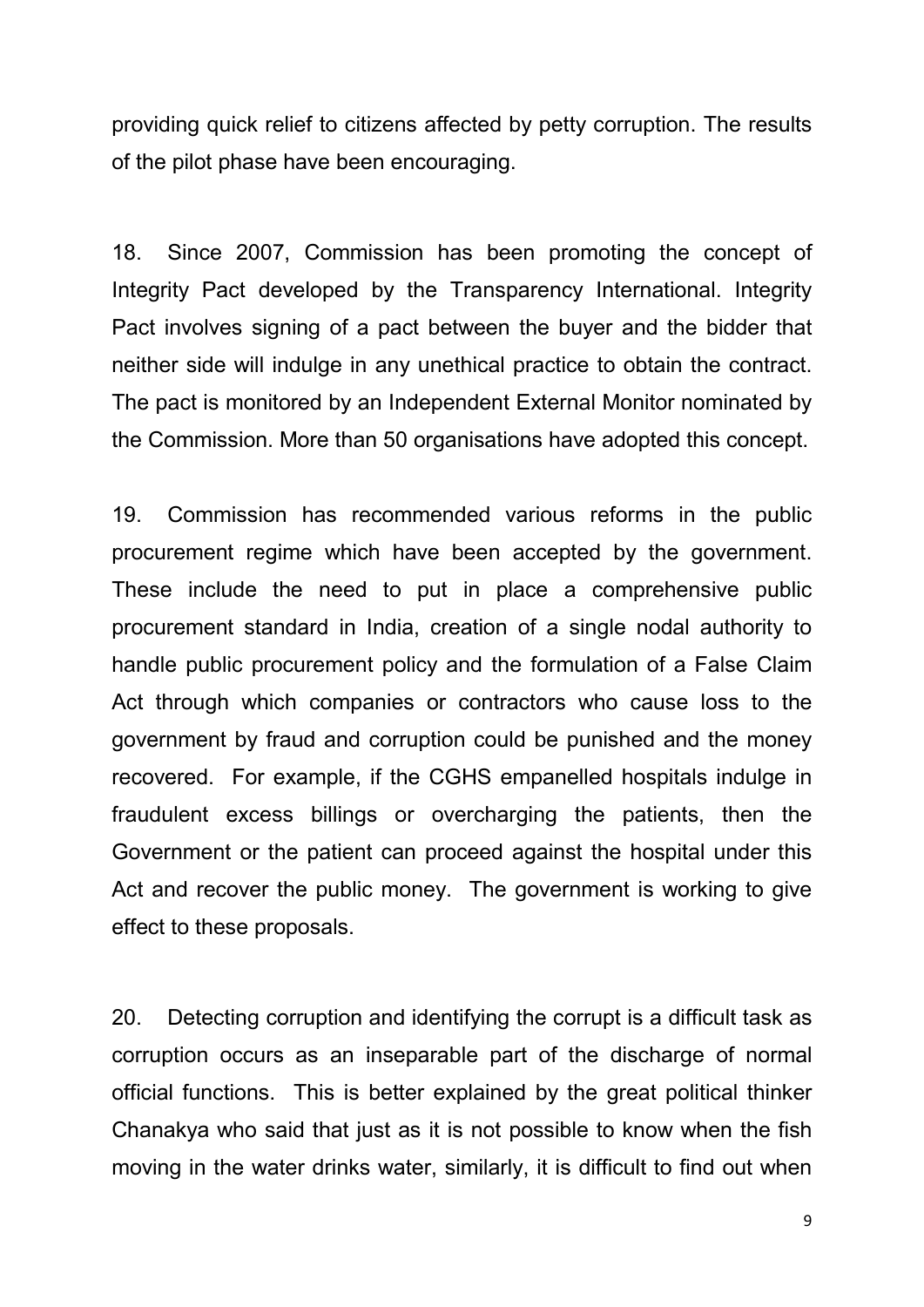officers employed in execution of works misappropriate money. This also highlights the need for a balanced approach in dealing with corruption wherein the guilty are identified correctly and punished severely while the honest are protected.

21. My purpose of sensitising you about corruption is because you would be playing a pivotal role in the anti-corruption efforts of this country. As police officers, you would be tasked with investigation of cases of corruption and enforcement of anti-corruption laws. At the same time, while leading your men and women you would also be required to address corruption within the ranks. Corruption in police has serious consequences because, firstly if the police which is expected to uphold the law itself becomes the violator it would lead to anarchy. If the watchdog starts eating the sheep the flock is doomed. Secondly, a corrupt police tends to become anti-poor and hence no protection is left for the weaker and vulnerable sections of society. Thirdly, police corruption often takes the form of extortion. The challenge of addressing corruption within the ranks may not be an easy task with this problem entrenched deeply in the system, yet by devising innovative methods, by the use of technology and through personal commitment it can be accomplished.

22. The most significant cause of a negative police community relationship is corruption. Policing in a democracy cannot be successful without the participation of the people. Community policing has come to be accepted as the most effective and efficient method of not only tackling crime and law and order problems but also terrorism and naxalism. Community policing calls for a participative, problem solving,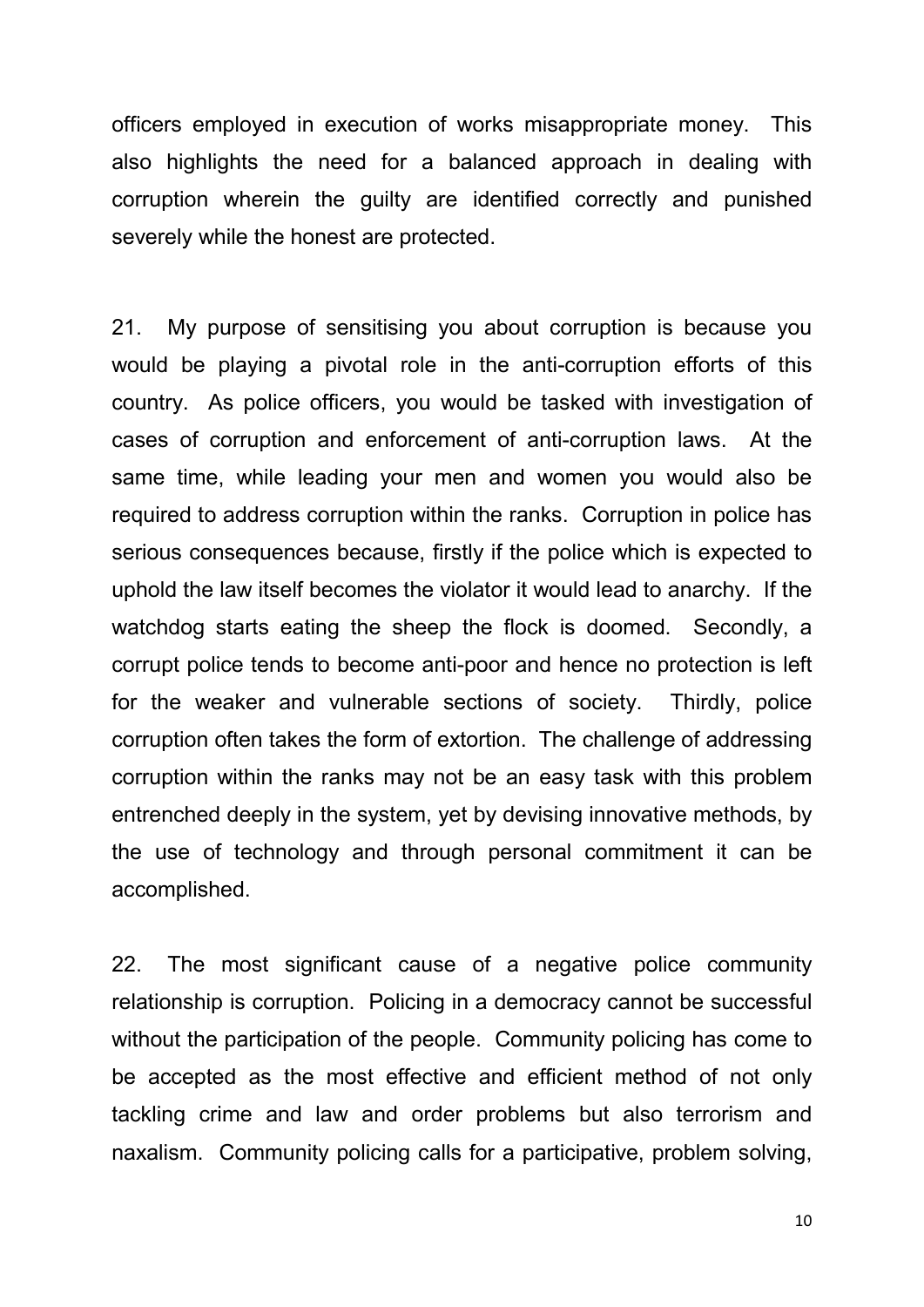service oriented approach. Acceptability and trust by the people is essential to ensure participation by the community. Integrity of individual officers and the police organisation as a whole is necessary to achieve this. An important point to remember is that integrity is something integral to professional competence. At an individual level only integrity coupled with competence and professionalism can lead to true job satisfaction.

23. World over police departments are being seen as engaged in providing public service to the citizens. Police should inculcate this culture of a service providing agency wherein the citizens are treated as the customers and you as managers would have to ensure the quality of service. The websites of many police departments in the developed world are not different from that of any private company offering services to its customers.

24. Your role as investigators of cases of fraud and corruption is also no less challenging given the increasing complexity of corrupt transactions and its cross-border dimensions. The ratification of the United Nations Convention Against Corruption by India in May this year would require a stronger enforcement regime. Similarly, the existence of various conventions and international legal instruments dealing with bribery in international business transactions has put tremendous pressure on the Indian companies to comply with them and the Indian anti-corruption authorities to enforce them. The Government of India has now proposed a new Act to deal with transnational bribery involving bribery of foreign public officials. We are also witnessing an era of increasing international cooperation in dealing with fraud and corruption which calls for better mutual legal assistance and joint investigations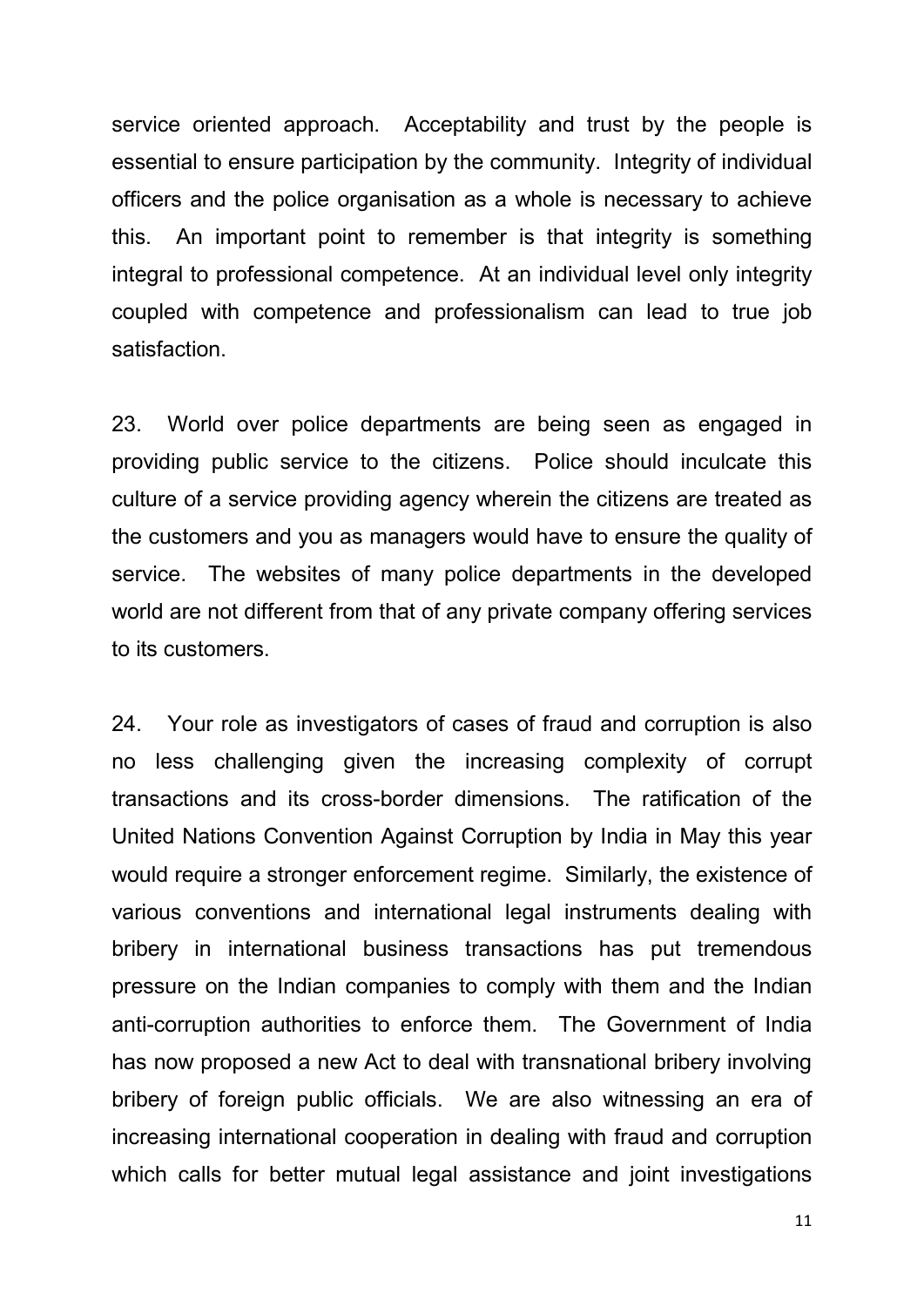among countries. These challenges can only be met if better techniques and a multi-disciplinary approach involving forensic auditing, IT and accounting. There is a need for capacity building and exposure to global best practices for the police officers to enable them to catch up with the rest of world. Besides detection of fraud and corruption, information technology needs to be exploited for national security against terrorism. Cyber space host significant parts of our economy and is also a major communication channel. There is an urgent need to build up a strong capability to defend against the increasing threat of cyber attacks and information warfare. The Information Technology Act 2000 along with its amendment in 2008 has brought in more clarity about the offences and penal action relating to cyber crimes. A major challenge in this regard is the coordination of police in different states, cooperation of Service Providers in India and abroad, cooperation between private sector and police and lastly cooperation from all IT users.

25. Another important issue which I wish to touch upon is the much needed police reforms which have been on the anvil for more than three decades now. Several reports and recommendations have been made and some states have started to draft new legislations to give effect to these recommendations based on the directive of the Supreme Court. While most of these reforms have focussed on safeguarding the need for the police from undue political interference; and separation of investigation and law and order, it is equally important to address issues of better accountability, transparency and people's participation in the functioning of the police.